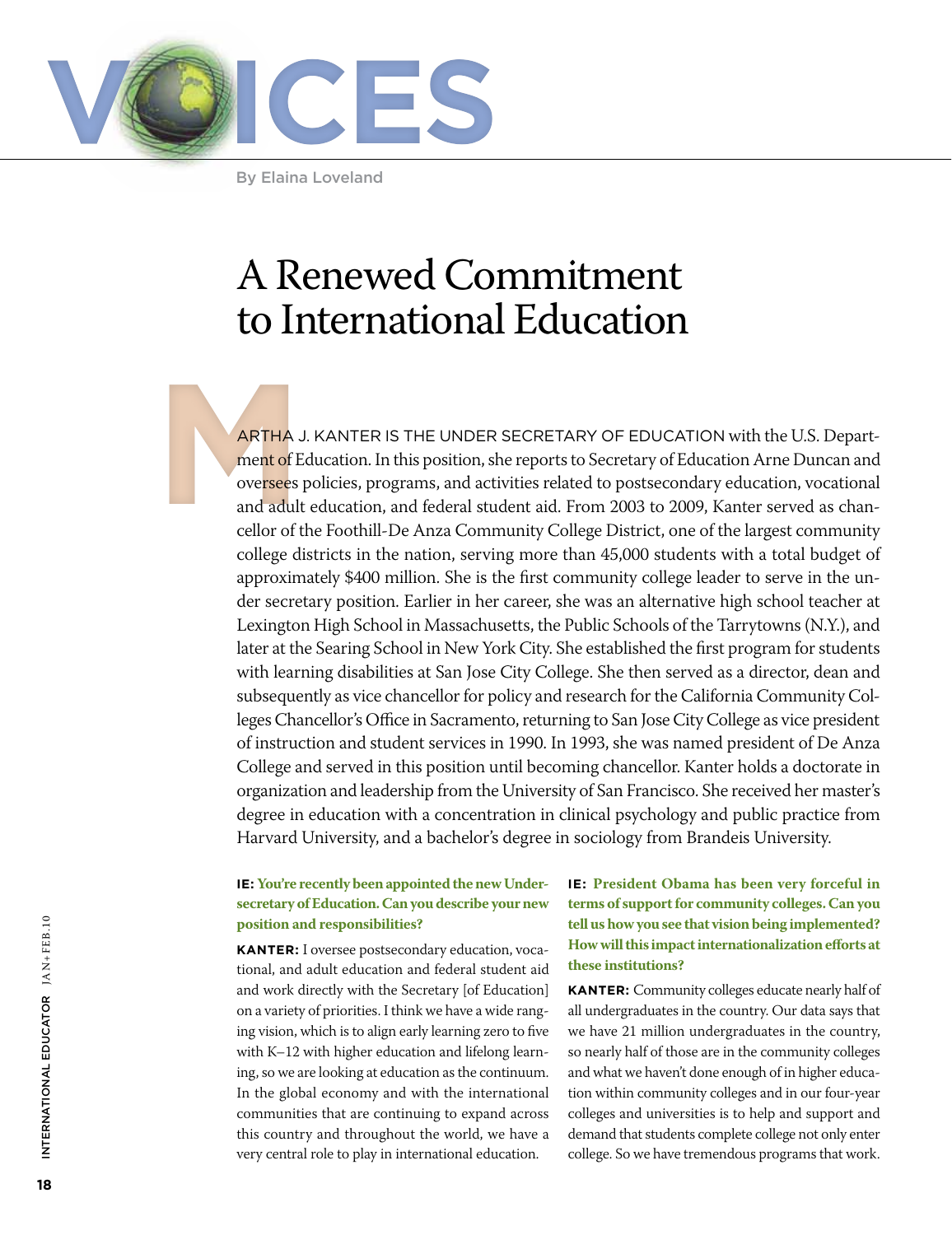

Martha J. Kanter

We have a lot of best practices but they have not yet been widely shared. These programs haven't been really well understood from the research standpoint, so we are going to be shining a spotlight on what works and supporting what works in the American Graduation Initiative to get more students moving through. We're doing some things on the outreach side and improving federal student aid so with those improvements on the input side, we'll have another 3.7 million students from underserved communities coming into American higher education, many of those obviously coming into the community colleges, but the big focus is going to be on accelerating achievement in America. We want more students going through. We have, currently, two-thirds of students not fully prepared for college. We've got to do a big "wrap up" with our partners in K–12 to get more students graduating from high school with college-ready skills. We need to understand that about two-thirds of the community college students work while they're in college, so we've got to get them ready for not only college and lifelong learning, but workforce ready, so what that means is, better training, better support in articulating courses from high school to college, and then once they come to college, really supporting them.

# **IE: What are your top priorities to accomplish over the next few years?**

**KANTER:** A major effort on the input side is to streamline and reform federal student aid so that we will be welcoming in 2.7 more

million students from underserved communities across America that have not had enough opportunity to attend college and they will be receiving Pell Grants. Another million will take advantage of federal loans. The second priority is to really put in the reforms and highlight the best practices to accelerate achievement in America. That is going to be the centerpiece of success in this country going forward for generations to come. We have too many students that are not workforce and higher-education ready, so we've got to better prepare them so that they'll be able to succeed and compete in both the American economy, and the global economy.

# **IE: International educators would like to know more about how you see the Department supporting and participating in this important area?**

**KANTER:** I hope that everyone in the international education community has carefully read President Obama's Cairo speech. What the president said was that we will expand exchange programs and increase scholarships and at the same time encourage more Americans to study in Muslim communities, so we are planning to move ahead to significantly increase the international exchange programs not only at the K–12 level but in higher education. There's going to be an early focus on Muslim majority nations. There'll be a conference in Morocco that we'll be attending. There is another one in Brazil that's going to focus on adult literacy, so these are opportunities for America to have a strong presence internationally. We have other countries coming to us saying they want to expand exchanges and add more Fulbright scholars visiting the United States and vice versa. We also have a huge initiative in open educational resources to freely share knowledge across the world, so for example, MIT (in the late 1990s) launched the MIT open courseware project, which has since grown internationally so we have all the freely available textbooks in hundreds of disciplines in America that can be shared and vice versa. We have other countries now that are sharing information doing translations so we really see knowledge communities being internationally based to really put forth the best curriculum and the best research and the best ideas that can be actually leveraging technology through open educational resources. So, we're very excited about that and then also exchanges school-to-school. We've got classrooms across the country communicating with classrooms in other countries and there your giving students in K–12 a first exposure to what life is like in another country. What are other students thinking about in India, in Chile, or in China, so it's very exciting there. We're also participating in the Halo Project, which is part of OECD, looking at international benchmarks for success. We're really looking at how are our students compare with students around the world. What does their curriculum look like compared to ours? I spent a little bit of time investigating Chinese high school math learning outcomes compared to our high school math learning outcomes, and there is a

INTERNATIONAL EDUCATOR

AN+FEB.10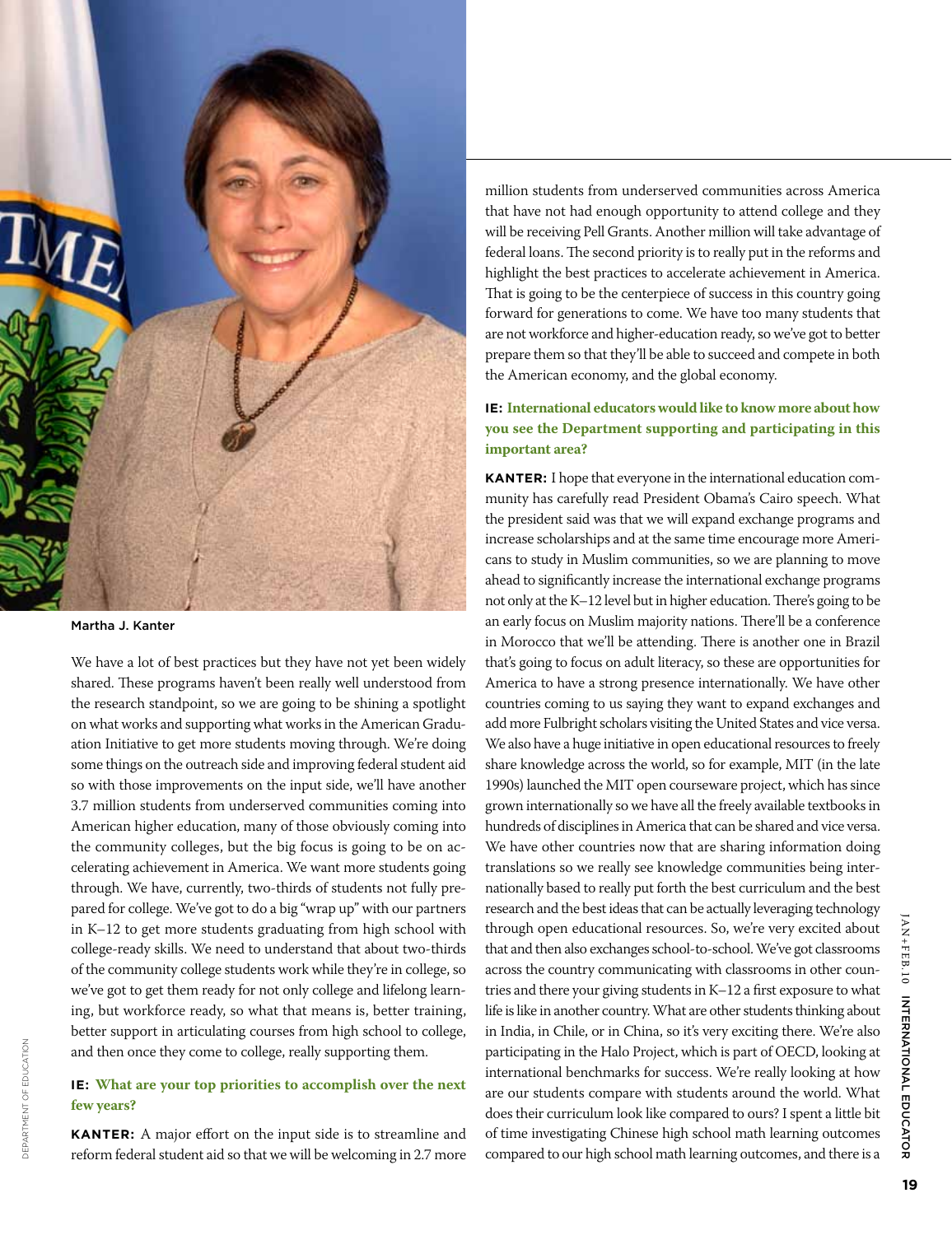real difference. It brings out the competitive spirit in all of us. we really need to be asking 'how should we be teaching, and what more can we give our students so that they will be able to successfully compete in this twentyfirst century world?'.

**IE: You have been a very active champion for international education during your career. Can you tell us about the development of your thinking in this area? What programs you've advanced? What emerging trends do you think are important?**

**KANTER:** I think you know that it has been very important in my 30-year history in a community college to have an international intercultural studies division, that had a dean, that had faculty sharing knowledge, that had foreign languages, that had intercultural communications, that had ethnically based and culturally based program that were country-specific. It was very important for the faculty to be working with other faculty in the arts and sciences to say, 'This is what we're doing an international education and this is how our curriculum really dovetails with the priorities and mission of the college community,' because we were globalizing in terms of the student population while the curriculum was developing, so that was my 30-year take. Initially we had very small international exchange programs and those grew over 30 years tremendously. So, when I left the Foothill-De Anza Community College District, there were Fulbright exchanges. We had faculty going to other countries on a regular basis, our study abroad expanded tremendously to especially Pacific Rim countries, former Soviet republics and other parts of the world that previously hadn't been part of study abroad. Everything was expanding, not only the faculty, the curriculum, the exchange programs, and of course, the online learning programs as well.

#### **IE: What have you learned from the international programs you've led?**

**KANTER:** I'm not an expert at international programs, but what I have learned is that they are essential to the future of our higher education institutions and they are

I think it's very important that the economics, the financial side of study abroad programs be well understood, so

I think NASFA can take a leadership role in understanding that students who receive federal student aid can and do participate in study abroad. We don't want to exclude any student that could benefit. This is especially true at community colleges that serve hundreds of

thousands of students who receive federal student aid. The opportunity is already there, but it is not well understood.

also essential to the future of what young people will need to know and do in a global economy in a global world.

We can have 40 languages in one classroom. You can be teaching a humanities class but you've got students from all over the world in there, from all backgrounds and cultures. The classroom has changed and we need to understand that.

**IE: NAFSA is working with community college leadership to provide opportunities for more community college students to participate in study abroad. Do you have advice for us and for our readers in community colleges and in four year institutions?**

**KANTER:** I think it's very important that the economics, the financial side of study abroad programs be well understood, so I think NASFA can take a leadership role in understanding that students who receive federal student aid can and do participate in study abroad. We don't want to exclude any student that could benefit. This is espe-

cially true at community colleges that serve hundreds of thousands of students who receive federal student aid. The opportunity is already there, but it is not well understood. Families are nervous about it. They think it's too expensive. The schools are nervous because they don't understand that it can be built into the curriculum. We've had great success in the community colleges I've been associated with in being able to cover the full cost and also expanding the number of international students coming to the community colleges. I don't think the economics of international education are well understood and it would be great if the research community could really do a series of papers on that so more colleges would participate.

**IE: If a community college student transfers to a four-year institution, they might think, "I can't fit studying abroad in because I've got to finish my coursework." Are there any kind of conversations between community colleges and the four-year institutions about making sure**